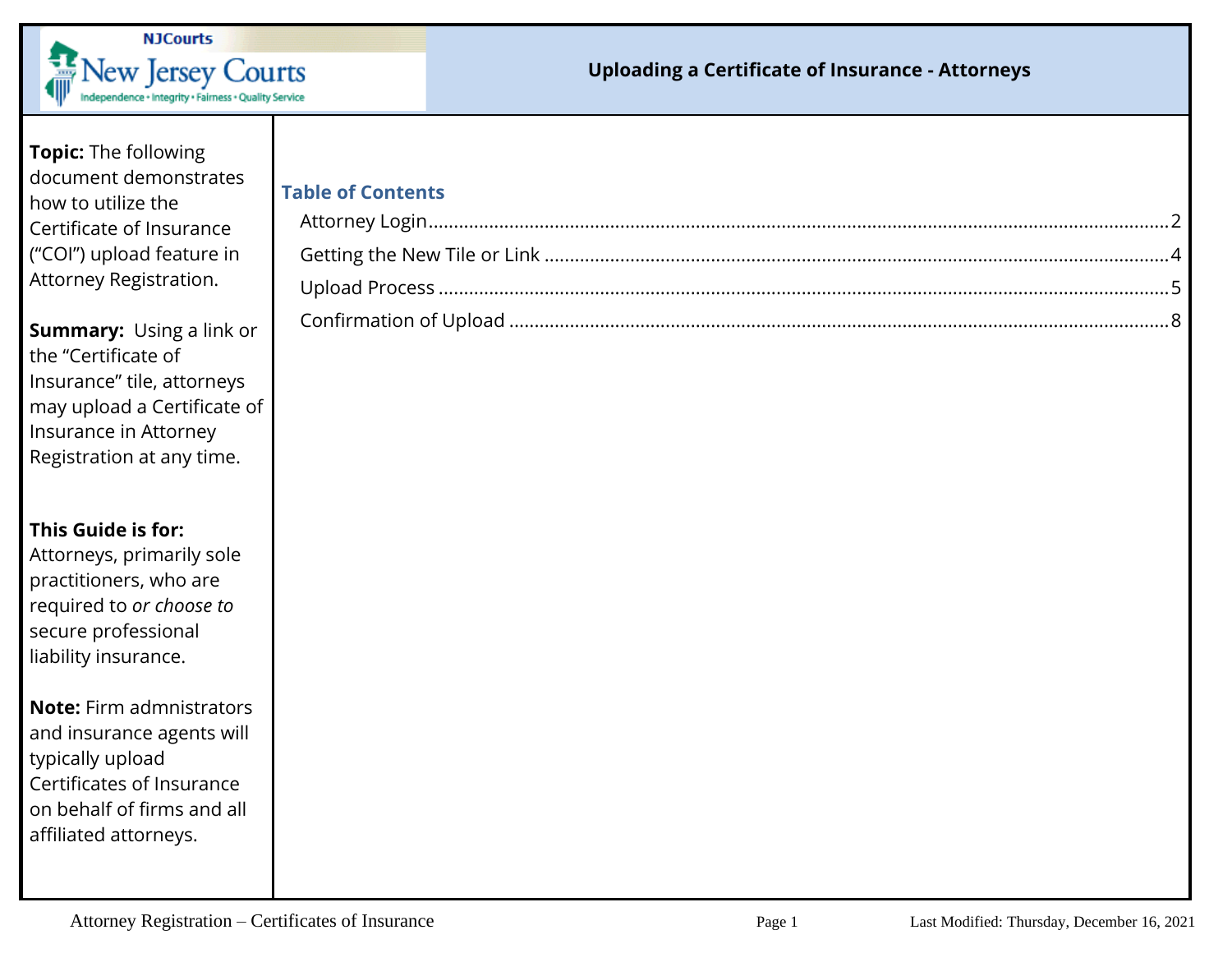

## <span id="page-1-0"></span>**Attorney Login**

**Step1**: Existing users with access to the Attorney Registration and Payment application will login with their bar ID and password.

| Log in help                                                                                                                                                                                                                                                             | with a temporary password, login below. | Enter user ID and password. If you have been provided |
|-------------------------------------------------------------------------------------------------------------------------------------------------------------------------------------------------------------------------------------------------------------------------|-----------------------------------------|-------------------------------------------------------|
| To request information about your existing ID click Forgot User ID?                                                                                                                                                                                                     | User ID*                                | Forgot User ID?                                       |
| Follow the steps below if you're receiving Authentication Failed error message after logging in.<br>1. Click the Forgot Password? link                                                                                                                                  |                                         |                                                       |
| 2. Answer the security questions when prompted<br>3. An email will be sent to the email address used to activate the account                                                                                                                                            | Password*                               | Forgot Password?                                      |
| 4. Open the email and follow the instructions                                                                                                                                                                                                                           | Password                                |                                                       |
| If you are still not able to successfully login after resetting your password, please contact the Help Desk at                                                                                                                                                          |                                         | Login                                                 |
| 609-421-6100 and someone will assist you.                                                                                                                                                                                                                               |                                         |                                                       |
| To access the New Jersey Courts website click NJCourts.gov                                                                                                                                                                                                              | Resend Activation Email                 |                                                       |
| <b>Browser compatibility</b>                                                                                                                                                                                                                                            |                                         |                                                       |
| There is a known issue with Internet Explorer Version 11 running on Windows 10 which is causing users to attempt<br>to login multiple times unsuccessfully. If you encounter this issue, please use another browser (e.g., Chrome,<br>Microsoft Edge, Safari, Firefox). |                                         |                                                       |
|                                                                                                                                                                                                                                                                         |                                         |                                                       |
|                                                                                                                                                                                                                                                                         |                                         |                                                       |
|                                                                                                                                                                                                                                                                         |                                         |                                                       |
|                                                                                                                                                                                                                                                                         |                                         |                                                       |
| C 2019 All Rights Reserved by the New Jersey Judiciary                                                                                                                                                                                                                  |                                         |                                                       |
|                                                                                                                                                                                                                                                                         |                                         |                                                       |
|                                                                                                                                                                                                                                                                         |                                         |                                                       |
|                                                                                                                                                                                                                                                                         |                                         |                                                       |
|                                                                                                                                                                                                                                                                         |                                         |                                                       |
|                                                                                                                                                                                                                                                                         |                                         |                                                       |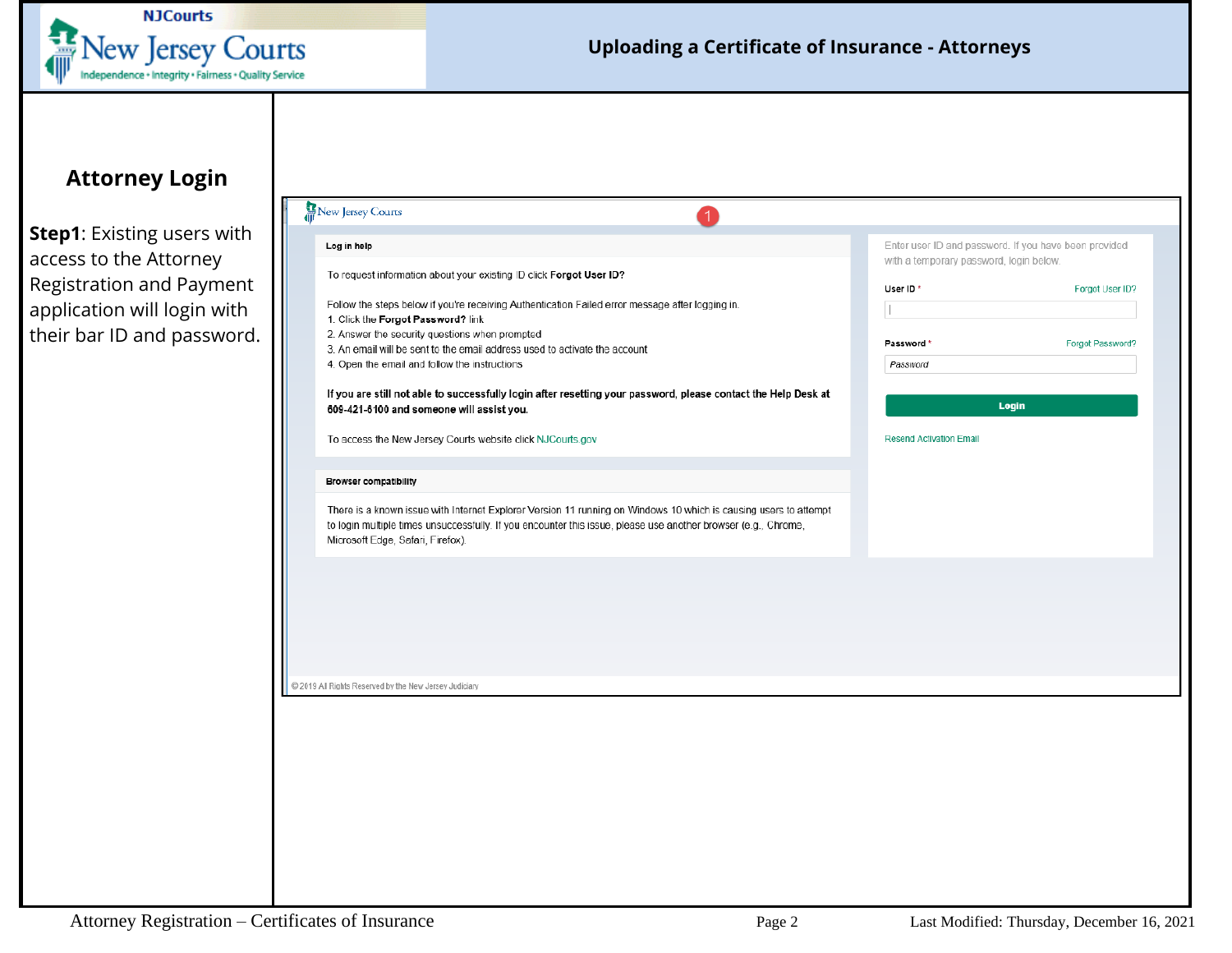

**Step 2**: Click the **Attorney Registration and Payment** tile on the Enterprise Portal landing page.



**Note**: Users who do not want to complete attorney registration but do want to upload a Certificate of Insurance may click the **Confirm or Update Contact Information** tile and proceed as described below.

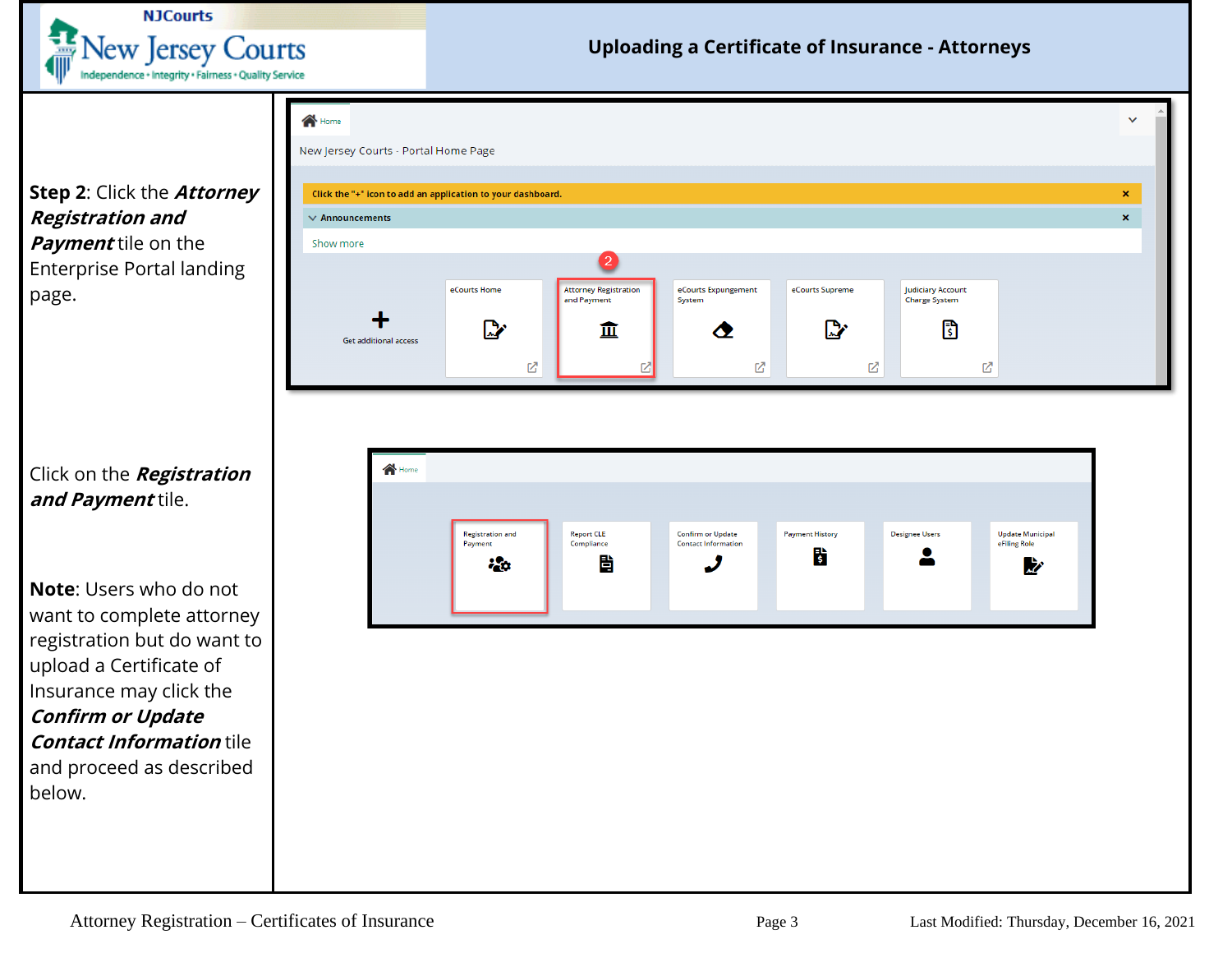

# <span id="page-3-0"></span>**Getting the New Tile or Link**

Launch registration. In response to Question #1, select "**Yes**" to indicate that you engage in **private practice**.

A **new** Question #2 displays. Select the appropriate choice from the dropdown menu.

Users who practice as *"An individual or partnership not subject to Rules 1:21-1A, 1:21-1B or 1:21-1C"* will have a **second dropdown menu**. Select the appropriate option.

Based on the answers provided, **a link** and **a tile** for upload of a Certificate of Insurance will dynamically display.

| 1. * Do you engage in the private practice of New Jersey law in any jurisdiction? Private practice includes sole practitioners, partners, shareholders, associates, of |
|------------------------------------------------------------------------------------------------------------------------------------------------------------------------|
| counsel positions, and per diem attorneys. (Please contact the Office of Attorney Ethics at OAE.mailbox@njcourts.gov or call 609-403-7800 if you have questions about  |
| this employer type.)                                                                                                                                                   |
|                                                                                                                                                                        |

 $\check{ }$ 

|--|--|

Select...

Attorneys Engaged In Private Practice of New Jersey Law Please select all private practice options below to add/edit law firm addresses. 1. \* The amount of time I engage in the private practice of New Jersey law is: Select...

2. \* For the purpose of determining whether a certificate of professional liability insurance should be submitted, how do you engage in the practice of law:

| select                                                                        |  |
|-------------------------------------------------------------------------------|--|
| Select                                                                        |  |
| PROFESSIONAL CORPORATION (R.1:21-1A)                                          |  |
| LIMITED LIABILITY CORPORATION (R.1:21-1B)                                     |  |
| LIMITED LIABILITY PARTNERSHIP (R.1:21-1C)                                     |  |
| AN INDIVIDUAL OR PARTNERSHIP NOT SUBIECT TO RULES 1:21-1A, 1:21-1B OR 1:21-1C |  |

| Select                                                                                                     |  |
|------------------------------------------------------------------------------------------------------------|--|
| Select                                                                                                     |  |
| Chosen to secure professional liability insurance<br>Chosen not to secure professional liability insurance |  |

**Most attorneys affiliated with a firm will not need to upload a COI because the law firm administrator or an insurance agency files the COI.** 

**Sole practitioners** who choose to secure professional liability insurance are anticipated to be the **primary users** of this feature.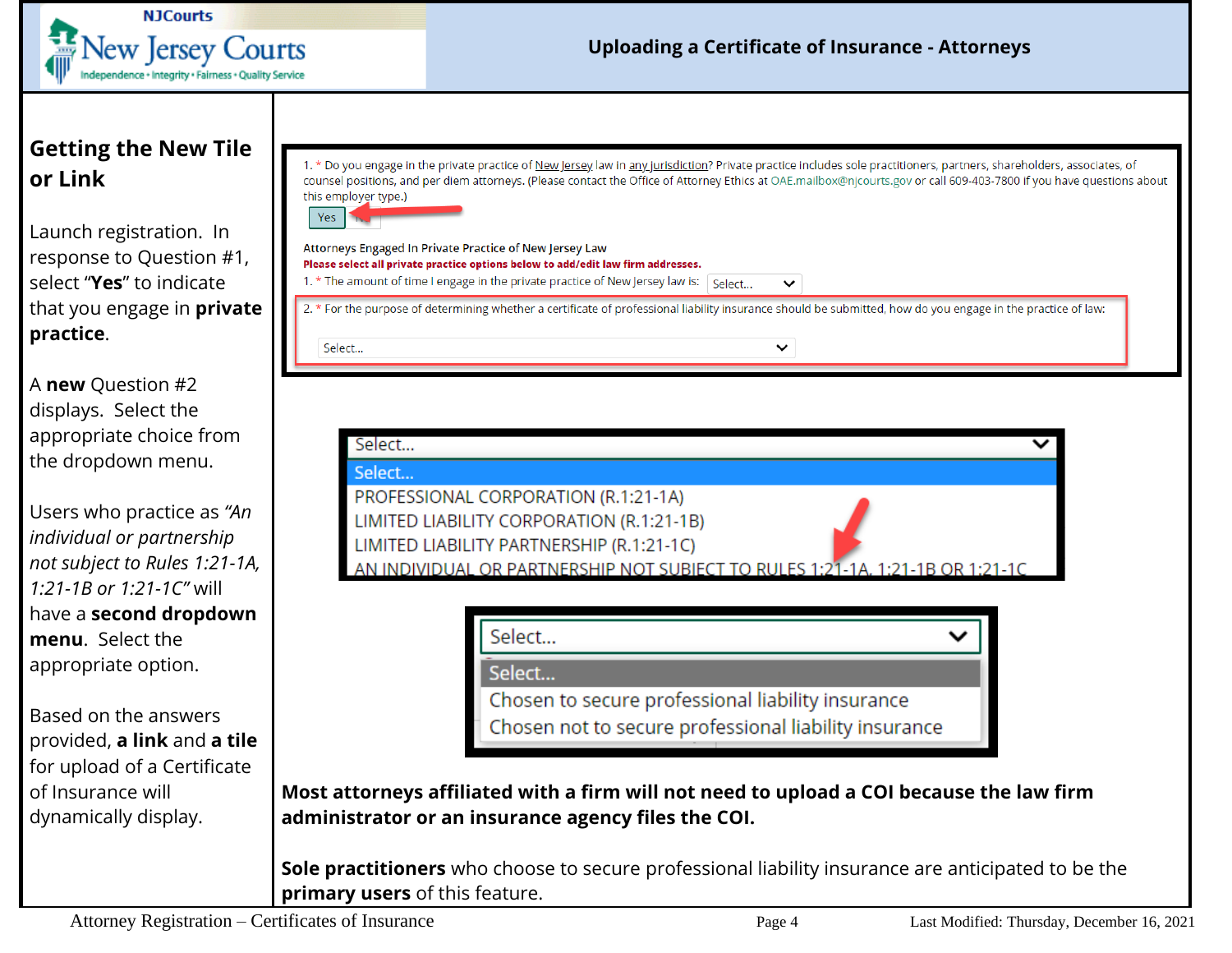![](_page_4_Picture_0.jpeg)

## <span id="page-4-0"></span>**Upload Process**

There are 2 ways to upload a Certificate of Insurance.

#### **1. Link on the "Payment Confirmation" screen**

#### Upon **completion of attorney registration**, a link displays on the

Payment Confirmation screen.

To begin upload, click the '**Submit**' link.

## **2. Certificate of Insurance tile on the "Home" screen**

To begin upload, click on the tile.

![](_page_4_Picture_10.jpeg)

The **link** displays **after** attorney **registration** has been **completed**.

![](_page_4_Picture_12.jpeg)

The **tile** can be used at **any time** to upload a COI once the questions above have been completed.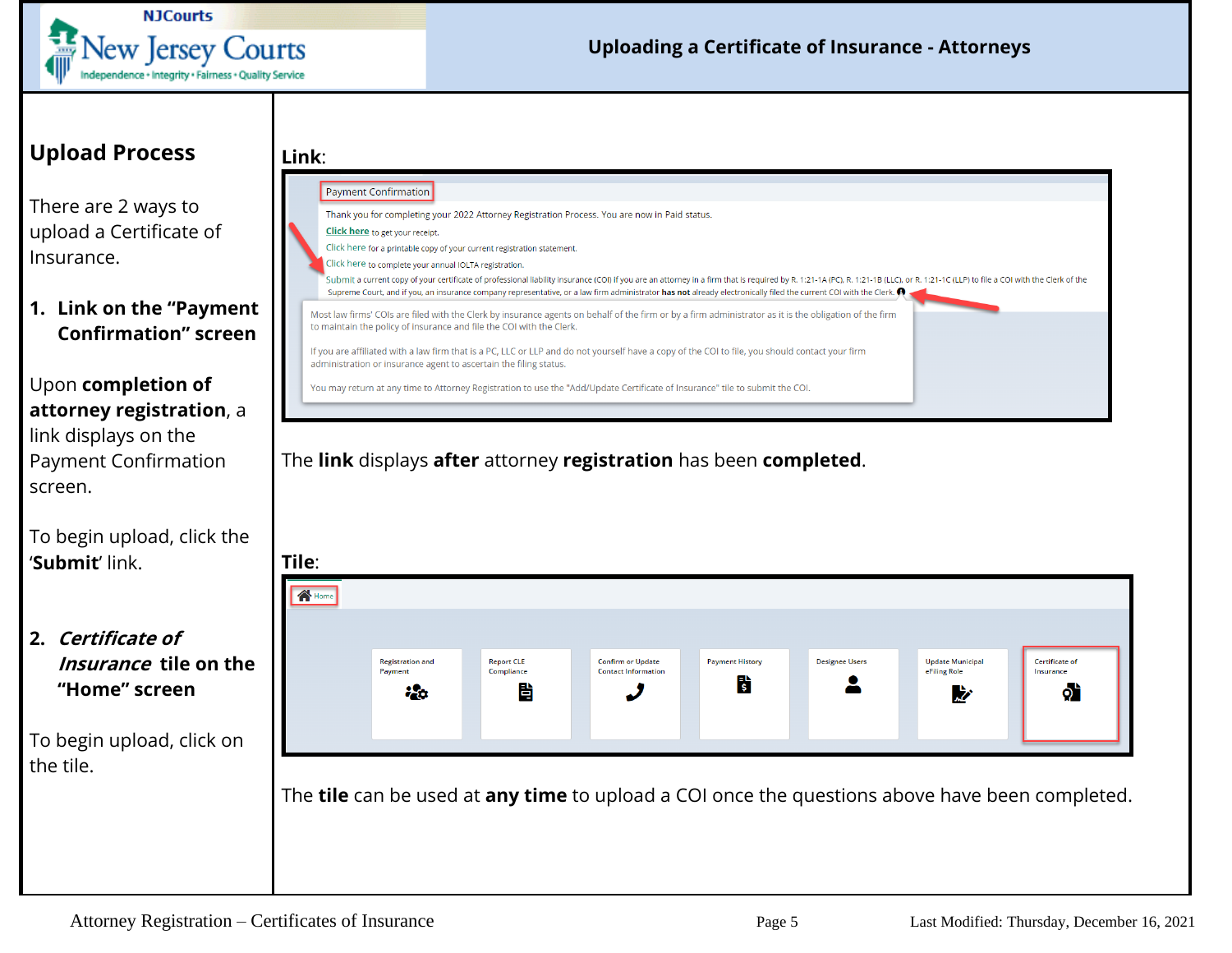![](_page_5_Picture_0.jpeg)

# Email SUSAN.FLYNN@NJJUDLAB.NJCOURTS.GOV  $\boxed{5}$ **Submitted date Transaction ID** 12/06/2021 View ATY2021REG451 12/01/2021 ATY2021REG413 **View** Close × Drag and drop files her or **Select file(s)**  $CDF$ COI.pdf 3. Attach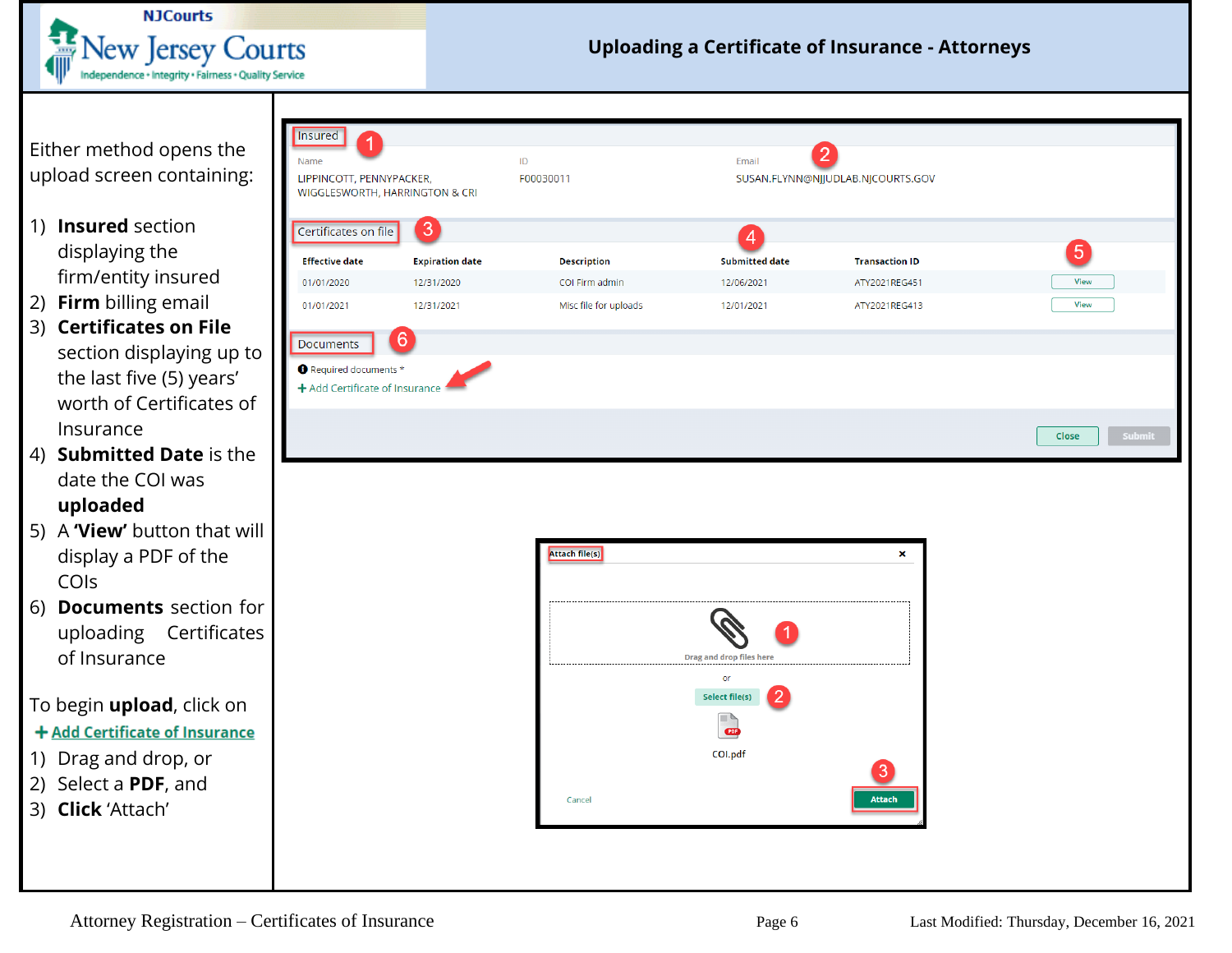![](_page_6_Picture_0.jpeg)